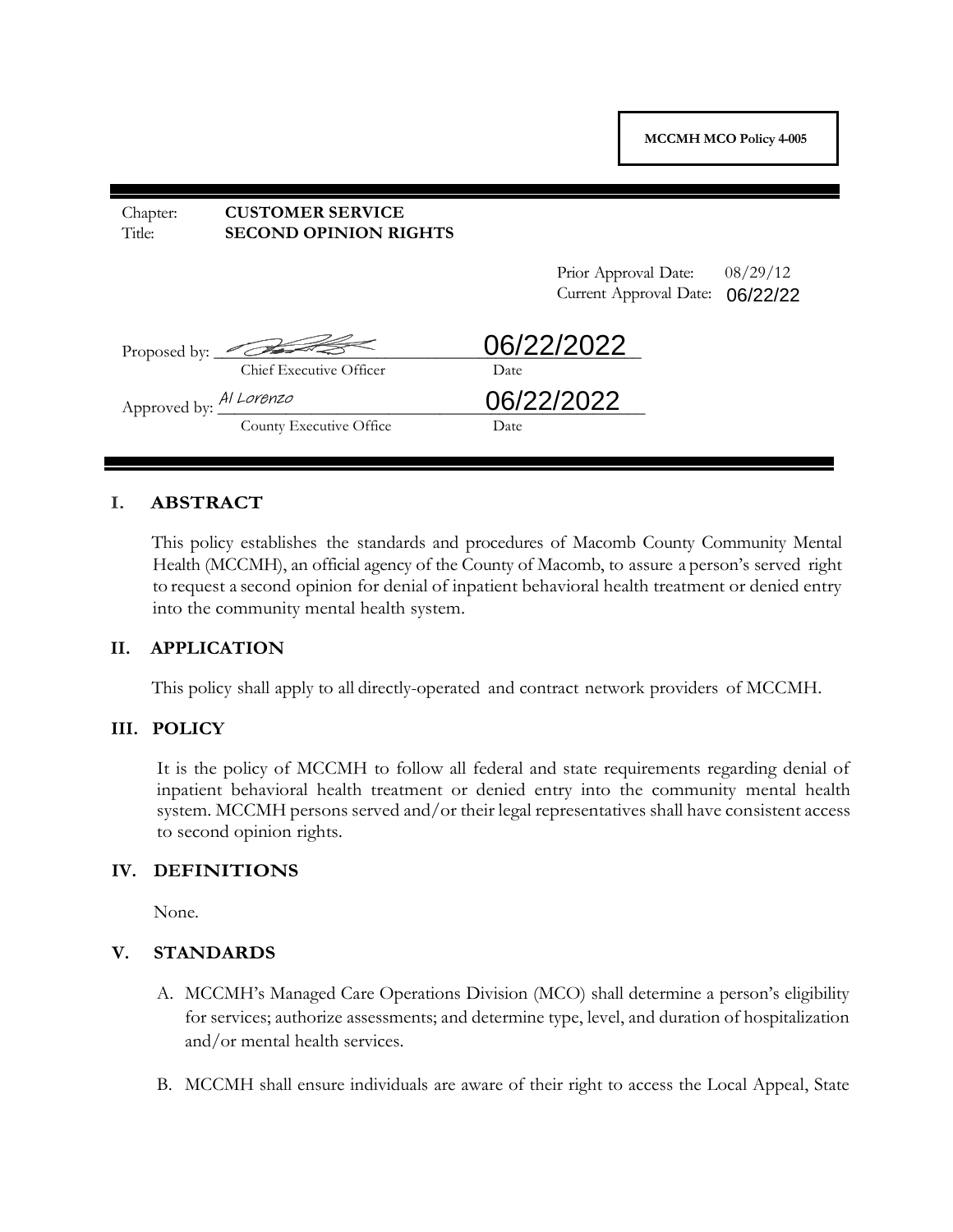Fair Hearing, Second Opinion, and/or Alternative Dispute Resolution processes.

- C. MCCMH shall ensure individuals who voluntarily request inpatient behavioral health treatment or apply for mental health services and are denied authorization by MCO are informed of their right to request, at no cost to the individual, a second opinion from the MCCMH Chief Executive Officer or designee.
- D. Individuals shall be made aware of their right to file a recipient rights complaint, pursuant to Chapter 7 and 7a of the Michigan Mental Health Code, if the request for a second opinion is denied. A recipient rights complaint may be made at any time, in addition to or in lieu of the processes outlined in Section V.B.
- E. Second opinion protocol for denial of inpatient behavioral health treatment and access to mental health services shall be based upon eligibility criteria determined by the Michigan Mental Health Code, Michigan Department of Health and Human Services (MDHHS) Administrative Rules, MDHHS Medicaid Provider Manual and the Michigan Certified Community Behavioral Health Clinic (CCBHC) Handbook.
- F. MCCMH shall maintain record of second opinion requests and findings for denials of inpatient behavioral health treatment or denied entry into MCCMH's community mental health system.

# **VI. PROCEDURES**

- A. MCCMH Services (Non-Hospitalization)
	- 1. MCO shall determine the eligibility of a new applicant for MCCMH-provided mental health services (non-hospitalization).
	- 2. If the new applicant for MCCMH mental health services is denied services, the applicant, his or her guardian if one has been appointed, or the applicant's parent(s) if the applicant is a minor, shall be informed of his/her right to request a second opinion, at no cost to the applicant, from the MCCMH Chief Executive Officer or designee.
	- 3. The Chief Executive Officer or designee, upon receipt of a written request for a second opinion, shall secure the second opinion from a psychiatrist or licensed psychologist not involved in the original determination within seventy-two (72) hours, excluding Sundays and legal holidays.
	- 4. The individual secured to perform the second opinion may, at his or her discretion, recommend a face-to-face assessment of the applicant.
	- 5. If the individual providing the second opinion determines that the applicant has a serious mental illness, serious emotional disturbance, or developmental disability, or is experiencing an emergent or urgent situation requiring a community inpatient level of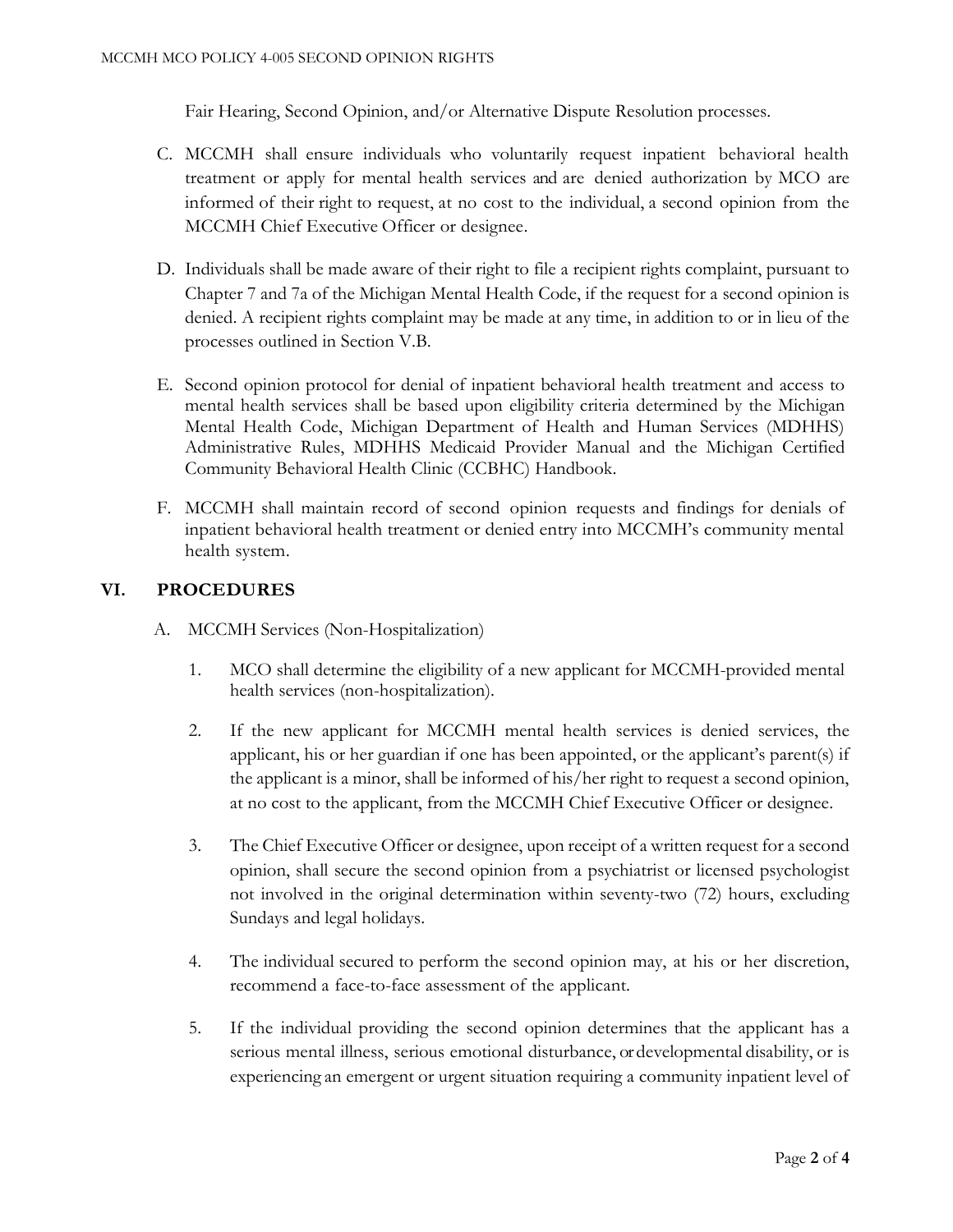care, the individual shall direct services to the applicant.

- 6. MCCMH shall notify the individual in writing of second opinion results and coordinate services or referrals, as appropriate.
- B. Inpatient Behavioral Health Treatment Adults
	- 1. Upon MCO's denial of suitability for inpatient behavioral health treatment, the individual shall be notified of his/her right to request a second opinion, at no cost to the individual, and informed of the proper procedures for submission of the request to the MCCMH Chief Executive Officer or designee.
	- 2. When a second opinion is requested, a psychiatrist or licensed psychologist not involved in the original determination shall perform an additional evaluation within seventy-two (72) hours, excluding Sundays and legal holidays.
	- 3. The second opinion shall be confirmed in writing to the individual who requested the second opinion. The confirming document shall include the signatures of the Chief Executive Officer or designee and Chief Medical Officer's MD/DO designee.
	- 4. If the individual is assessed and determined to not be clinically suitable for psychiatric hospitalization, MCCMH shall provide referral to appropriate alternative services.
- C. Inpatient Behavioral Health Treatment Minors
	- 1. Hospitals shall notify MCO when there is a request for inpatient behavioral health treatment of a minor (whether emergent or non-emergent).
	- 2. The MCO Children's Diagnostic and Treatment Services team shall review all requests for hospitalization of minors.
	- 3. If the MCO Children's Diagnostic and Treatment Services team denies hospitalization, the minor's parent(s), guardian, or person in loco parentis shall be informed of his/her right to request a second opinion, at no cost to the individual, from the MCCMHChiefExecutive Officer or designee.
	- 4. When a second opinion is requested, an additional evaluation by a psychiatrist or licensed psychologist not involved in the original determination shall be performed within seventy-two (72) hours, excluding Sundays and legal holidays.
	- 5. The second opinion shall be confirmed in writing to the individual who requested the second opinion. The confirming document shall include the signatures of the Chief Executive Officer or designee and Chief Medical Officer's MD/DO designee.

# **VII. REFERENCES / LEGAL AUTHORITY**

A. MCL 330.1409